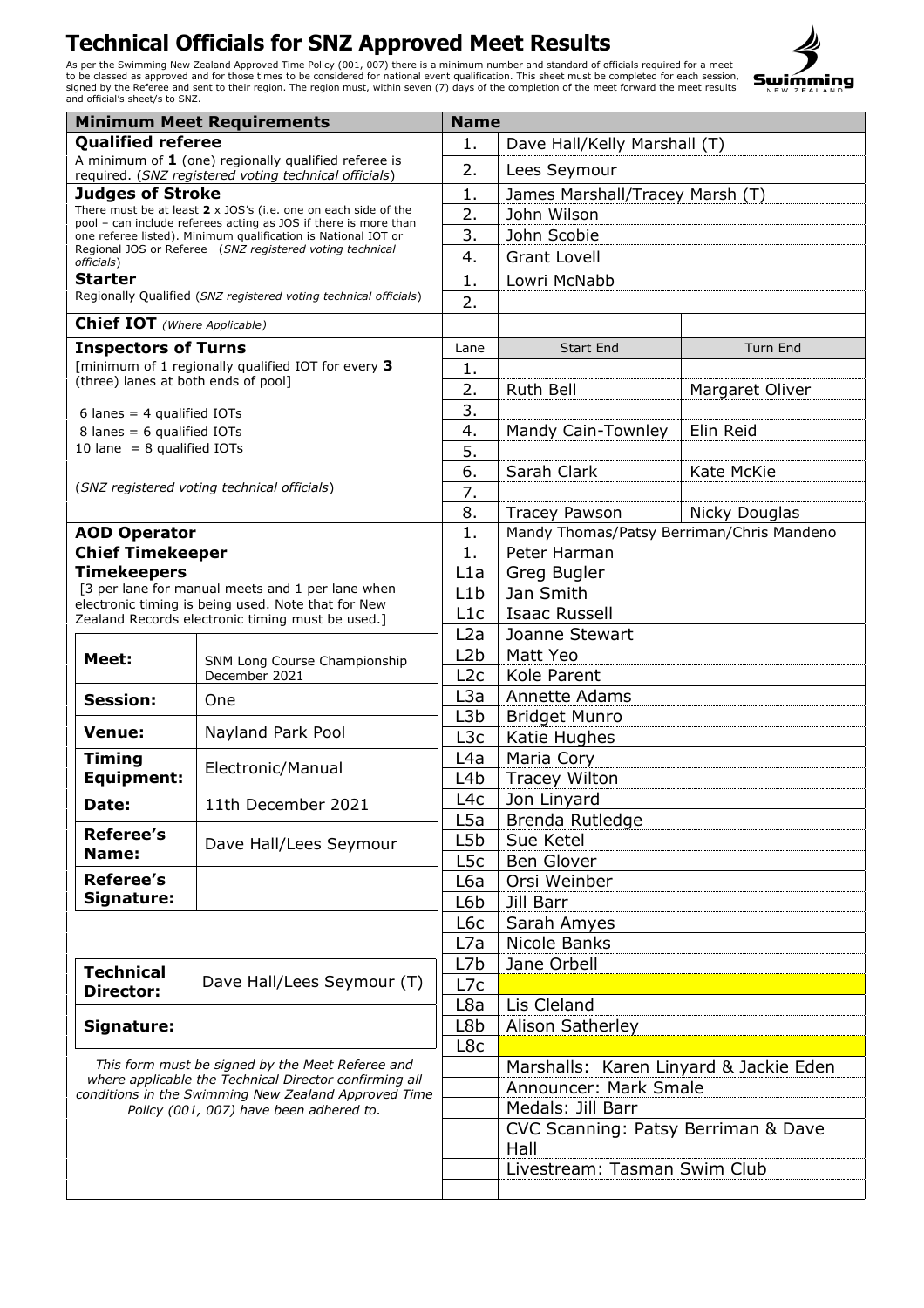

| <b>Minimum Meet Requirements</b>                                                                                                                                                                              |                                                                                                                           |                  | <b>Name</b>                                    |                      |  |
|---------------------------------------------------------------------------------------------------------------------------------------------------------------------------------------------------------------|---------------------------------------------------------------------------------------------------------------------------|------------------|------------------------------------------------|----------------------|--|
| <b>Qualified referee</b>                                                                                                                                                                                      |                                                                                                                           | 1.               | Lees Seymour/Cliff Satherley (T)               |                      |  |
| A minimum of $1$ (one) regionally qualified referee is                                                                                                                                                        |                                                                                                                           | 2.               | Jodi Lovell                                    |                      |  |
| <b>Judges of Stroke</b>                                                                                                                                                                                       | required. (SNZ registered voting technical officials)                                                                     | 1.               |                                                |                      |  |
|                                                                                                                                                                                                               | There must be at least $2 \times$ JOS's (i.e. one on each side of the                                                     |                  | Stephen Bayley                                 |                      |  |
|                                                                                                                                                                                                               | pool - can include referees acting as JOS if there is more than                                                           | 2.               | Grant Lovell/ Tracey Marsh (T)                 |                      |  |
|                                                                                                                                                                                                               | one referee listed). Minimum qualification is National IOT or<br>Regional JOS or Referee (SNZ registered voting technical | 3.               | Nicky Douglas                                  |                      |  |
| officials)                                                                                                                                                                                                    |                                                                                                                           | 4.               | John Wilson/ Georgina Pahl (T)                 |                      |  |
| <b>Starter</b>                                                                                                                                                                                                |                                                                                                                           | 1.               | Lowri McNabb                                   |                      |  |
|                                                                                                                                                                                                               | Regionally Qualified (SNZ registered voting technical officials)                                                          | 2.               |                                                |                      |  |
| <b>Chief IOT</b> (Where Applicable)                                                                                                                                                                           |                                                                                                                           |                  |                                                |                      |  |
| <b>Inspectors of Turns</b>                                                                                                                                                                                    |                                                                                                                           | Lane             | <b>Start End</b>                               | <b>Turn End</b>      |  |
|                                                                                                                                                                                                               | [minimum of 1 regionally qualified IOT for every 3                                                                        | 1.               |                                                |                      |  |
| (three) lanes at both ends of pool]                                                                                                                                                                           |                                                                                                                           | 2.               | Elin Reid                                      | <b>Tracey Pawson</b> |  |
| 6 lanes = $4$ qualified IOTs                                                                                                                                                                                  |                                                                                                                           | 3.               |                                                | Laura Bevan (T)      |  |
| $8$ lanes = 6 qualified IOTs                                                                                                                                                                                  |                                                                                                                           | 4.               | James Marshall                                 | Ruth Bell            |  |
| 10 lane = $8$ qualified IOTs                                                                                                                                                                                  |                                                                                                                           | 5.               | Joanne Stewart (T)                             |                      |  |
|                                                                                                                                                                                                               |                                                                                                                           | 6.               | Sandra Edwards                                 | Kate McKie           |  |
|                                                                                                                                                                                                               | (SNZ registered voting technical officials)                                                                               | 7.               |                                                |                      |  |
|                                                                                                                                                                                                               |                                                                                                                           | 8.               | Sarah Clark                                    | Elin Reid            |  |
|                                                                                                                                                                                                               |                                                                                                                           | 1.               |                                                |                      |  |
| <b>AOD Operator</b>                                                                                                                                                                                           |                                                                                                                           | 1.               | Mandy Thomas/Patsy Berriman/Chris Mandeno      |                      |  |
| <b>Chief Timekeeper</b>                                                                                                                                                                                       |                                                                                                                           |                  | Anna Loach                                     |                      |  |
| <b>Timekeepers</b><br>[3 per lane for manual meets and 1 per lane when                                                                                                                                        |                                                                                                                           | L1a              | <b>Pauline Marnane</b>                         |                      |  |
|                                                                                                                                                                                                               | electronic timing is being used. Note that for New                                                                        | L1b              | Dominic Cain-Townley                           |                      |  |
|                                                                                                                                                                                                               | Zealand Records electronic timing must be used.]                                                                          | L1c              | Lucia Stevens                                  |                      |  |
|                                                                                                                                                                                                               | SNM Long Course Championship<br>December 2021                                                                             | L2a              | Brenda Rutledge                                |                      |  |
| Meet:                                                                                                                                                                                                         |                                                                                                                           | L <sub>2</sub> b | <b>Christine Palmer</b>                        |                      |  |
|                                                                                                                                                                                                               |                                                                                                                           | L2c              | Deborah Long                                   |                      |  |
| <b>Session:</b>                                                                                                                                                                                               | Two                                                                                                                       | L3a              | Peter Harman                                   |                      |  |
|                                                                                                                                                                                                               |                                                                                                                           | L <sub>3</sub> b | Susannah Peckham                               |                      |  |
| <b>Venue:</b>                                                                                                                                                                                                 | Nayland Park Pool                                                                                                         | L <sub>3</sub> c | Jill Barr                                      |                      |  |
| <b>Timing</b>                                                                                                                                                                                                 | Electronic/Manual                                                                                                         | L4a              | Maria Cory                                     |                      |  |
| <b>Equipment:</b>                                                                                                                                                                                             |                                                                                                                           | L <sub>4</sub> b | <b>Ben Glover</b>                              |                      |  |
| Date:                                                                                                                                                                                                         | 11th December 2021                                                                                                        | L4c              | Nigel Timpson                                  |                      |  |
|                                                                                                                                                                                                               |                                                                                                                           | L5a              | Annette Adams                                  |                      |  |
| <b>Referee's</b>                                                                                                                                                                                              | Lees Seymour/Jodi Lovell                                                                                                  | L <sub>5</sub> b | <b>Marion Hughes</b>                           |                      |  |
| Name:                                                                                                                                                                                                         |                                                                                                                           | L <sub>5</sub> c | Katie Hughes                                   |                      |  |
| Referee's                                                                                                                                                                                                     |                                                                                                                           | L6a              | Michelle Marnane                               |                      |  |
| Signature:                                                                                                                                                                                                    |                                                                                                                           | L6b              | Sue Ketel                                      |                      |  |
|                                                                                                                                                                                                               |                                                                                                                           | L6c              | <b>Bridget Munro</b>                           |                      |  |
|                                                                                                                                                                                                               |                                                                                                                           | L7a              | Greg Bugler                                    |                      |  |
| <b>Technical</b>                                                                                                                                                                                              |                                                                                                                           | L7b              | Lauren Urquhart                                |                      |  |
| Director:                                                                                                                                                                                                     | Lees Seymour                                                                                                              | L7c              | Sarah Amyes                                    |                      |  |
|                                                                                                                                                                                                               |                                                                                                                           | L8a              | Nicole Banks                                   |                      |  |
| Signature:                                                                                                                                                                                                    |                                                                                                                           | L8b              | Lis Cleland                                    |                      |  |
|                                                                                                                                                                                                               |                                                                                                                           | L8c              | <b>Grant Pahl</b>                              |                      |  |
| This form must be signed by the Meet Referee and<br>where applicable the Technical Director confirming all<br>conditions in the Swimming New Zealand Approved Time<br>Policy (001, 007) have been adhered to. |                                                                                                                           |                  | Marshalls: Karen Linyard & Jane Orbell         |                      |  |
|                                                                                                                                                                                                               |                                                                                                                           |                  | Announcer: Patsy Berriman                      |                      |  |
|                                                                                                                                                                                                               |                                                                                                                           |                  | Medals: Jill Barr & Sierra Thomas              |                      |  |
|                                                                                                                                                                                                               |                                                                                                                           |                  |                                                |                      |  |
|                                                                                                                                                                                                               |                                                                                                                           |                  | CVC Scanning: Patsy Berriman & Peter<br>Harman |                      |  |
|                                                                                                                                                                                                               |                                                                                                                           |                  | Livestream: Waimea Swim Club                   |                      |  |
|                                                                                                                                                                                                               |                                                                                                                           |                  |                                                |                      |  |
|                                                                                                                                                                                                               |                                                                                                                           |                  |                                                |                      |  |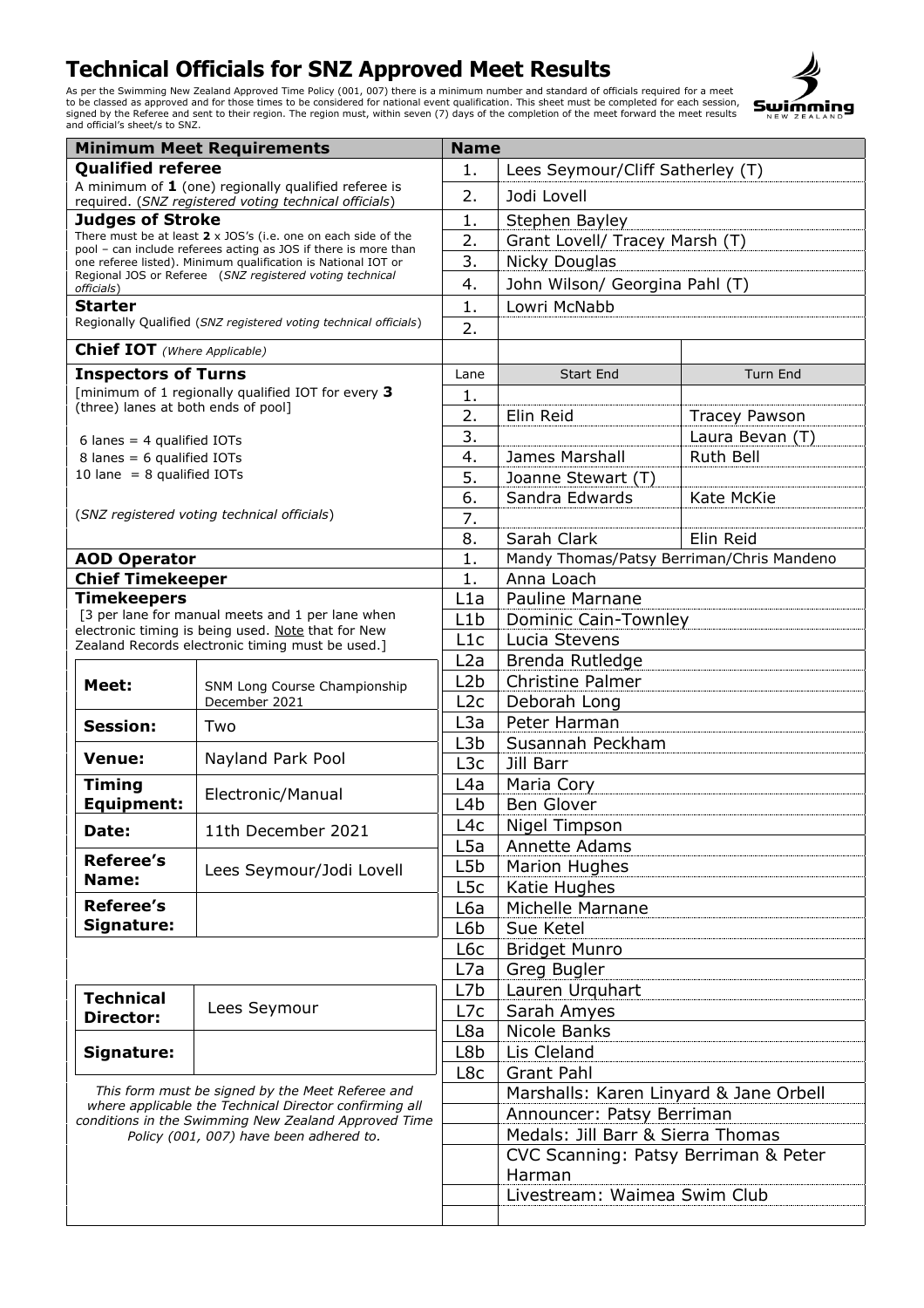

| <b>Minimum Meet Requirements</b>                                                                                                                                                                              |                                                                                                                                  | <b>Name</b>      |                                             |                        |  |
|---------------------------------------------------------------------------------------------------------------------------------------------------------------------------------------------------------------|----------------------------------------------------------------------------------------------------------------------------------|------------------|---------------------------------------------|------------------------|--|
| <b>Qualified referee</b>                                                                                                                                                                                      |                                                                                                                                  | 1.               | Lees Seymour                                |                        |  |
| A minimum of $1$ (one) regionally qualified referee is<br>required. (SNZ registered voting technical officials)                                                                                               |                                                                                                                                  | 2.               | Jody Lovell/Christine Fisk (Sign offs)      |                        |  |
| <b>Judges of Stroke</b>                                                                                                                                                                                       |                                                                                                                                  | 1.               | Nicky Douglas                               |                        |  |
| There must be at least $2 \times$ JOS's (i.e. one on each side of the                                                                                                                                         |                                                                                                                                  | 2.               | Lowri McNabb/Tracey Marsh (T)               |                        |  |
|                                                                                                                                                                                                               | pool - can include referees acting as JOS if there is more than<br>one referee listed). Minimum qualification is National IOT or | 3.               | John Wilson                                 |                        |  |
|                                                                                                                                                                                                               | Regional JOS or Referee (SNZ registered voting technical                                                                         | 4.               |                                             |                        |  |
| officials)                                                                                                                                                                                                    |                                                                                                                                  |                  | Stephen Bayley/ Mandy Cain-Townley (T)      |                        |  |
| <b>Starter</b>                                                                                                                                                                                                | Regionally Qualified (SNZ registered voting technical officials)                                                                 | 1.               | <b>Grant Lovell</b>                         |                        |  |
|                                                                                                                                                                                                               |                                                                                                                                  | 2.               | Kelly Marshall                              |                        |  |
| <b>Chief IOT</b> (Where Applicable)                                                                                                                                                                           |                                                                                                                                  |                  |                                             |                        |  |
| <b>Inspectors of Turns</b>                                                                                                                                                                                    |                                                                                                                                  | Lane             | <b>Start End</b>                            | <b>Turn End</b>        |  |
| (three) lanes at both ends of pool]                                                                                                                                                                           | [minimum of 1 regionally qualified IOT for every 3                                                                               | 1.               |                                             |                        |  |
|                                                                                                                                                                                                               |                                                                                                                                  | 2.               | <b>Tracey Pawson</b>                        | Margaret Oliver        |  |
| 6 lanes = $4$ qualified IOTs                                                                                                                                                                                  |                                                                                                                                  | 3.               |                                             |                        |  |
| 8 lanes = $6$ qualified IOTs                                                                                                                                                                                  |                                                                                                                                  | 4.               | James Marshall                              | Georgina Pahl          |  |
| 10 lane $= 8$ qualified IOTs                                                                                                                                                                                  |                                                                                                                                  | 5.               |                                             |                        |  |
|                                                                                                                                                                                                               |                                                                                                                                  | 6.               | Sandra Edwards                              | <b>Cliff Satherley</b> |  |
|                                                                                                                                                                                                               | (SNZ registered voting technical officials)                                                                                      | 7.               |                                             | Joanne Stewart (T)     |  |
|                                                                                                                                                                                                               |                                                                                                                                  | 8.               | Elin Reid                                   | Sarah Clark            |  |
| <b>AOD Operator</b>                                                                                                                                                                                           |                                                                                                                                  | 1.               | Mandy Thomas/Patsy Berriman/Chris Mandeno   |                        |  |
| <b>Chief Timekeeper</b>                                                                                                                                                                                       |                                                                                                                                  | 1.               | Anna Loach                                  |                        |  |
| <b>Timekeepers</b>                                                                                                                                                                                            |                                                                                                                                  | L1a              | Annette Adams                               |                        |  |
|                                                                                                                                                                                                               | [3 per lane for manual meets and 1 per lane when                                                                                 | L1b              | <b>Tracey Wilton</b>                        |                        |  |
|                                                                                                                                                                                                               | electronic timing is being used. Note that for New<br>Zealand Records electronic timing must be used.]                           | L1c              | Kole Parent                                 |                        |  |
|                                                                                                                                                                                                               |                                                                                                                                  | L2a              | Michelle Marnane                            |                        |  |
| Meet:                                                                                                                                                                                                         | SNM Long Course Championship<br>December 2021                                                                                    | L2b              | Laura McKay                                 |                        |  |
|                                                                                                                                                                                                               |                                                                                                                                  | L <sub>2</sub> c | Sue Ketel                                   |                        |  |
| <b>Session:</b>                                                                                                                                                                                               |                                                                                                                                  | L3a              | Brenda Rutledge                             |                        |  |
|                                                                                                                                                                                                               | Three                                                                                                                            | L3b              | Peter Harman                                |                        |  |
| <b>Venue:</b>                                                                                                                                                                                                 | Nayland Park Pool                                                                                                                | L <sub>3</sub> c | <b>Grant Pahl</b>                           |                        |  |
| <b>Timing</b>                                                                                                                                                                                                 |                                                                                                                                  | L4a              | Lauren Urquhart                             |                        |  |
| <b>Equipment:</b>                                                                                                                                                                                             | Electronic/Manual                                                                                                                | L <sub>4</sub> b | Maria Cory                                  |                        |  |
| Date:                                                                                                                                                                                                         | 11th December 2021                                                                                                               | L4c              | <b>Ben Glover</b>                           |                        |  |
| Referee's                                                                                                                                                                                                     |                                                                                                                                  | L5a              | <b>Alison Satherley</b>                     |                        |  |
|                                                                                                                                                                                                               | Lees Seymour/Jodi                                                                                                                | L5b              | Orsi Weinber                                |                        |  |
| Name:                                                                                                                                                                                                         | Lovell/Christine Fisk                                                                                                            | L <sub>5</sub> c | Shane Douglas                               |                        |  |
| <b>Referee's</b>                                                                                                                                                                                              |                                                                                                                                  | L6a              | Nicole Banks                                |                        |  |
| Signature:                                                                                                                                                                                                    |                                                                                                                                  | L6b              | Marion Hughes                               |                        |  |
|                                                                                                                                                                                                               |                                                                                                                                  | L6c              | Matt Yeo                                    |                        |  |
|                                                                                                                                                                                                               |                                                                                                                                  | L7a              | <b>Pauline Marnane</b>                      |                        |  |
| <b>Technical</b>                                                                                                                                                                                              | Christine Fisk                                                                                                                   | L7b              | <b>Dominic Cain-Townley</b>                 |                        |  |
| <b>Director:</b>                                                                                                                                                                                              |                                                                                                                                  | L7c              | Sarah Amyes                                 |                        |  |
|                                                                                                                                                                                                               |                                                                                                                                  | L8a              | Jan Smith                                   |                        |  |
| Signature:                                                                                                                                                                                                    |                                                                                                                                  | L8b              | Ursula Schwarzenbach                        |                        |  |
|                                                                                                                                                                                                               |                                                                                                                                  | L8c              | Nigel Timpson                               |                        |  |
| This form must be signed by the Meet Referee and<br>where applicable the Technical Director confirming all<br>conditions in the Swimming New Zealand Approved Time<br>Policy (001, 007) have been adhered to. |                                                                                                                                  |                  | Marshalls: Karen Linyard & Jackie Eden      |                        |  |
|                                                                                                                                                                                                               |                                                                                                                                  |                  | (Jackie leaving before relays)              |                        |  |
|                                                                                                                                                                                                               |                                                                                                                                  |                  | Announcer: Mark Smale                       |                        |  |
|                                                                                                                                                                                                               |                                                                                                                                  |                  | Medals: Jill Barr & Sierra Thomas           |                        |  |
|                                                                                                                                                                                                               |                                                                                                                                  |                  | CVC Scanning: Patsy Berriman & Peter Harman |                        |  |
|                                                                                                                                                                                                               |                                                                                                                                  |                  | Livestream: Blenheim Swim Club              |                        |  |
|                                                                                                                                                                                                               |                                                                                                                                  |                  |                                             |                        |  |